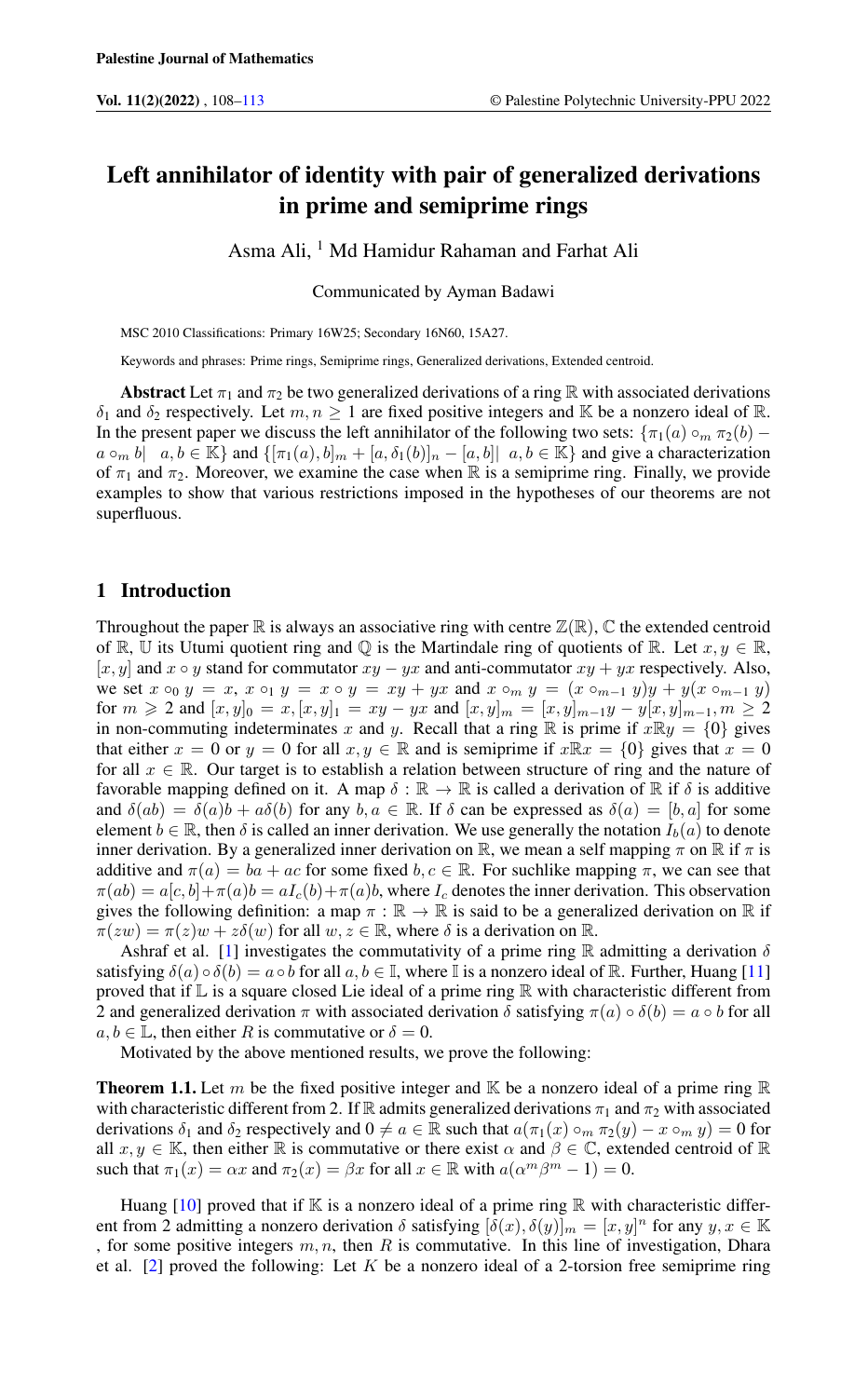R admitting a generalized derivation  $\pi$  with associated derivation  $\delta$  such that  $\delta(\mathbb{K}) \neq \{0\}$ . If  $[\delta(y), \pi(x)] = \pm [y, x]$  holds for all  $x, y \in \mathbb{K}$ , then  $\mathbb R$  contains a nonzero central ideal.

Tendentious by the above results, we prove

<span id="page-1-4"></span>**Theorem 1.2.** Let m, n be fixed positive integers, K be a nonzero ideal of a prime ring R with characteristic different from 2 and  $0 \neq a \in \mathbb{R}$ . If  $\pi$  is a generalized derivation of  $\mathbb R$  with associated derivation  $\delta$  satisfying  $a([\pi(x), y]_m + [x, \delta(y)]_n - [x, y]) = 0$  for all  $x, y \in \mathbb{K}$ , then either R is commutative or there exist  $b \in \mathbb{U}$  such that  $\pi(x) = bx$  for all  $x \in \mathbb{R}$ .

<span id="page-1-5"></span>**Theorem 1.3.** Let m, n be fixed positive integers and  $\mathbb{R}$  is a semiprime ring with characteristic different from 2 and  $0 \neq a \in \mathbb{R}$ . If  $\pi$  is a generalized derivation of  $\mathbb R$  with associated derivation δ satisfying  $a([π(x), y]_m + [x, δ(y)]_n - [x, y]) = 0$  for all  $x, y ∈ ℝ$ , then ℝ contains a nonzero central ideal.

## 2 Main Results

We will use frequently the following important result due to Kharchenko [\[15\]](#page-5-5): Let  $0 \neq \delta$  be a derivation of a prime ring R and  $\{0\} \neq \mathbb{K}$  be an ideal of R. Let  $g(p_1, ..., p_n, \delta(p_1), ..., \delta(p_n))$  be a differential identity in K i.e,

$$
g(w_1, ..., w_n, \delta(w_1), ..., \delta(w_n)) = 0
$$
 for all  $w_1, w_2, ..., w_n \in \mathbb{K}$ .

Then we have exactly one of the following

(i)  $\delta$  is an inner in  $\mathbb{Q}$ , Martindale ring of quotient of  $\mathbb{R}$ (ii)  $\delta$  is Q-outer and the following GPI is satisfied by K

$$
g(w_1, ..., w_n, y_1, ..., y_n) = 0.
$$

<span id="page-1-1"></span>**Remark 2.1.** Let  $K$  be an ideal of  $R$ . Then

(i)  $\mathbb{U}$ ,  $\mathbb{R}$  and  $\mathbb{K}$  satisfy the same differential identities. [\[14,](#page-5-6) Theorem 2] (ii)  $\mathbb{U}, \mathbb{R}$  and  $\mathbb{K}$  satisfy the same GPI with coefficients in U.[\[4,](#page-5-7) Theorem 2]

<span id="page-1-0"></span>**Remark 2.2.** Let  $\pi$  be a generalized derivation defined on a dense right ideal of a semiprime ring R. Then  $\pi$  can be uniquely extended to U which takes the form  $\pi(x) = ax + \delta(x)$ , where δ is a derivation on U and for some a ∈ U. Moreover, a and δ are uniquely determined by the generalized derivation  $\pi$ . [\[13,](#page-5-8) Theorem 4]

<span id="page-1-2"></span>**Remark 2.3.** Let  $\mathbb{F}$  be a field,  $\mathbb{R}$  a dense ring of  $\mathbb{F}$ -linear transformations (over a vector space  $\mathbb{V}$ ) of  $char(\mathbb{R}) \neq 2$  with  $dim_{\mathbb{C}} \mathbb{V} \geq 2$ ,  $p, c \in \mathbb{R}$ , and  $0 \neq c \notin \mathbb{Z}(\mathbb{R})$ . Assume  $pv = 0$ , for any  $v \in \mathbb{V}$ such that  $\{v, cv\}$  is linear F-independent. Then  $p = 0$ . [\[16,](#page-5-9) Lemma 2.1]

#### Proof of Theorem [1.1](#page-0-0) By hypothesis

$$
a(\pi_1(x) \circ_m \pi_2(y) - x \circ_m y) = 0 \text{ for all } x, y \in \mathbb{K}.
$$
 (2.1)

By Remark [2.2,](#page-1-0)  $\pi_1(x) = bx + \delta_1(x)$  and  $\pi_2(x) = cx + \delta_2(x)$  for some  $b, a \in \mathbb{U}$  and derivations  $\delta_1, \delta_2$  on U. Hence

$$
a((bx + \delta_1(x)) \circ_m (cy + \delta_2(y)) - x \circ_m y) = 0 \text{ for all } x, y \in \mathbb{K}.
$$
 (2.2)

By Remark [2.1,](#page-1-1) we have

$$
a((bx + \delta_1(x)) \circ_m (cy + \delta_2(y)) - x \circ_m y) = 0 \text{ for all } x, y \in \mathbb{U}
$$
 (2.3)

that is

<span id="page-1-3"></span>
$$
a(bx \circ_m cy + \delta_1(x) \circ_m cy + cx \circ_m \delta_2(y) + \delta_1(x) \circ_m \delta_2(y) - x \circ_m y) = 0 \tag{2.4}
$$

for all  $x, y \in \mathbb{U}$ .

Here the proof is divided into the following cases: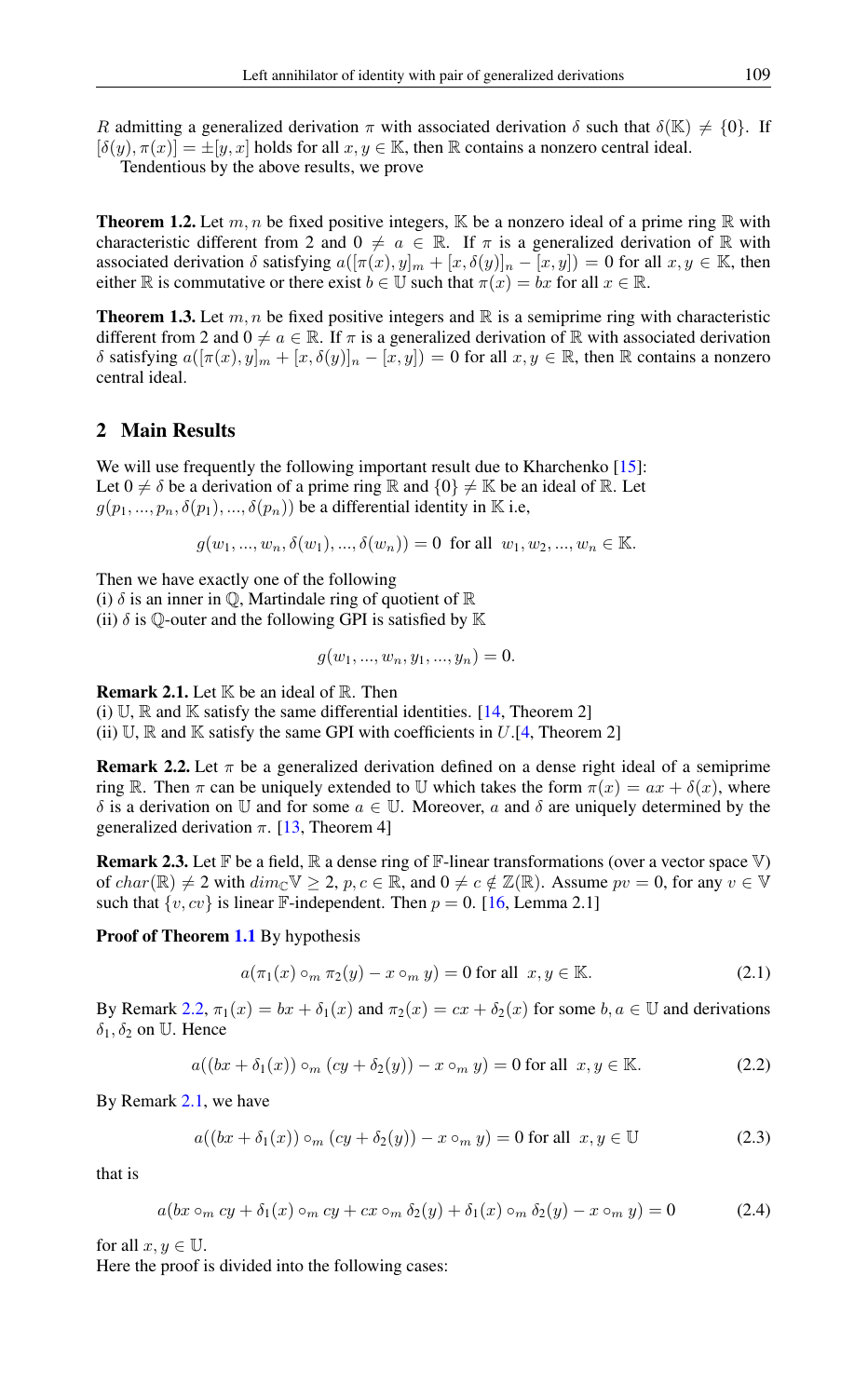**Case 1** If both  $\delta_1$  and  $\delta_2$  are inner derivations, then  $\delta_1(x) = [q, x]$  and  $\delta_2(x) = [p, x]$  for any  $x \in U$  and for some q and  $p \in U$  respectively. So, we have

<span id="page-2-0"></span>
$$
\mathbb{F}(x, y) = a(bx \circ_m cy + [q, x] \circ_m cy + cx \circ_m [p, y]
$$

$$
+ [q, x] \circ_m [p, y] - x \circ_m y) = 0 \text{ for any } y, x \in \mathbb{U}. \tag{2.5}
$$

If  $\mathbb C$  is infinite, then  $\mathbb U \otimes_{\mathbb C} \bar{\mathbb E}$  satisfies [\(2.5\)](#page-2-0), where  $\bar{\mathbb E}$  stands for algebraic closure of  $\mathbb C$ . By [\[12\]](#page-5-10), U and U ⊗<sub>C</sub> E are centrally closed and prime. Therefore, we may replace R by U ⊗<sub>C</sub> E or U according to  $\mathbb C$  is infinite or finite. Thus we may assume that  $\mathbb R$  is centrally closed over  $\mathbb C$  which is either algebraically closed and  $\mathbb{F}(x, y) = 0$  for any  $x, y \in \mathbb{R}$  or finite. By the use of Martindale's theorem [\[12\]](#page-5-10),  $\mathbb R$  is primitive ring with  $\mathbb D$  as associative division ring as well as  $\mathbb R$  has nonzero socle,  $soc(\mathbb{R})$ . By [\[9\]](#page-5-11),  $\mathbb R$  and dense ring of linear transformations for some vector space  $\mathbb V$  over C are isomorphic i.e  $\mathbb{R} \cong \mathbb{M}_k(\mathbb{D})$ , where  $k = dim_{\mathbb{D}} \mathbb{V}$ . Assume that  $dim_{\mathbb{D}} \mathbb{V} \geq 2$ , otherwise we are done. Also assume that there exists  $v \in V$  such that qv and v are linearly  $D$ -independent.

If pv is not a member of the span of  $\{v, qv\}$ , then  $\{v, pv, qv\}$  is linearly independent. By the density of ring R, there exist  $x, y \in \mathbb{R}$  such that

<span id="page-2-1"></span>
$$
xqv = -v, xv = 0, ypv = v, yv = 0, xpv = 0, yqv = v.
$$
\n(2.6)

Multiplying equation [\(2.5\)](#page-2-0) by v from right and using conditions in equation [\(2.6\)](#page-2-1), we get

$$
a(-1)^{m-1}2^{m-1}v = 0.
$$

Since R has characteristic different from 2, we have  $av = 0$ . If  $a \in \mathbb{Z}(\mathbb{R})$ , then  $v = 0$ , a contradiction. If  $a \notin \mathbb{Z}(\mathbb{R})$ , then by Remark [2.3,](#page-1-2) we have  $a = 0$ , again a contradiction.

If pv is a member of the span of  $\{v, qv\}$ , then  $p = v\alpha + qv\beta$  for some  $\alpha, 0 \neq \beta \in \mathbb{D}$ . Again by the density of ring R, there exist  $x, y \in \mathbb{R}$  such that

<span id="page-2-2"></span>
$$
xv = 0, yqv = v, xqv = -v, yv = 0.
$$
\n(2.7)

Again multiplying equation [\(2.5\)](#page-2-0) by v from right and using conditions in equations [\(2.7\)](#page-2-2), we get

$$
a(-1)^{m-1}2^{m-1}v\beta = 0.
$$

Again using that R has characteristic different from 2, we have  $av = 0$ . Using the same arguments as used, we get  $a = 0$ , a contradiction.

Therefore,  $\{v, qv\}$  is linearly dependent over  $\mathbb D$  and hence  $q \in \mathbb Z(\mathbb R)$  i.e  $\delta_1 = 0$ . Similarly, we can show that  $\delta_2 = 0$ . From [\(2.4\)](#page-1-3), we have the following

<span id="page-2-3"></span>
$$
a(bx \circ_m cy - x \circ_m y) = 0 \text{ for all } x, y \in \mathbb{U}. \tag{2.8}
$$

Let for any  $u \in \mathbb{V}$ ,  $\{u, bu\}$  is linearly independent. Since  $dim_{\mathbb{D}} \mathbb{V} \geq 2$ , we can choose  $t \in \mathbb{V}$  such that  $\{u, bu, t\}$  is also linearly independent. By density of R, there exist  $x, y \in \mathbb{R}$  such that

$$
xu = 0, xbu = 0, xt = u, yu = t, ybu = 0, yt = 0.
$$
\n
$$
(2.9)
$$

Now mulplying [\(2.8\)](#page-2-3) by u from right, we get  $au = 0$ . Using the arguments that have been used above, we get contradiction. Therefore,  $\{u, bu\}$  is linearly dependent i.e  $b \in \mathbb{C}$ . Similary, we can show that  $c \in \mathbb{C}$ . Using these in [\(2.8\)](#page-2-3), we get

$$
a(b^m c^m - 1)x \circ_m y = 0. \tag{2.10}
$$

In particular, for  $x = y$ , we have  $a(b^mc^m - 1)x^{m+1} = 0$ . Using primeness of R, we get  $a(b^mc^m - 1) = 0$ 

**Case 2** Let  $\delta_1$  and  $\delta_2$  are not both inner derivations of U. Then  $\delta_1$  and  $\delta_2$  are C-linearly dependent modulo  $\mathbb{D}_{int}$  i.e  $\delta_2(y) = [p, y] + \beta \delta_1(y)$  for some  $p \in \mathbb{U}$  and  $\beta \in \mathbb{C}$ . If either  $\beta = 0$  or  $\delta_2$  is inner, then  $\delta_1$  is also inner which is a contradiction. So,  $\beta \neq 0$  and  $\delta_2$  is not inner. Then by [\(2.4\)](#page-1-3), we have

$$
a(bx \circ_m cy + \delta_1(x) \circ_m cy + cx \circ_m ([p, y] +
$$
  

$$
\beta \delta_1(y)) + \delta_1(x) \circ_m ([p, y] + \beta \delta_1(y)) - x \circ_m y) = 0 \text{ for any } x, y \in U.
$$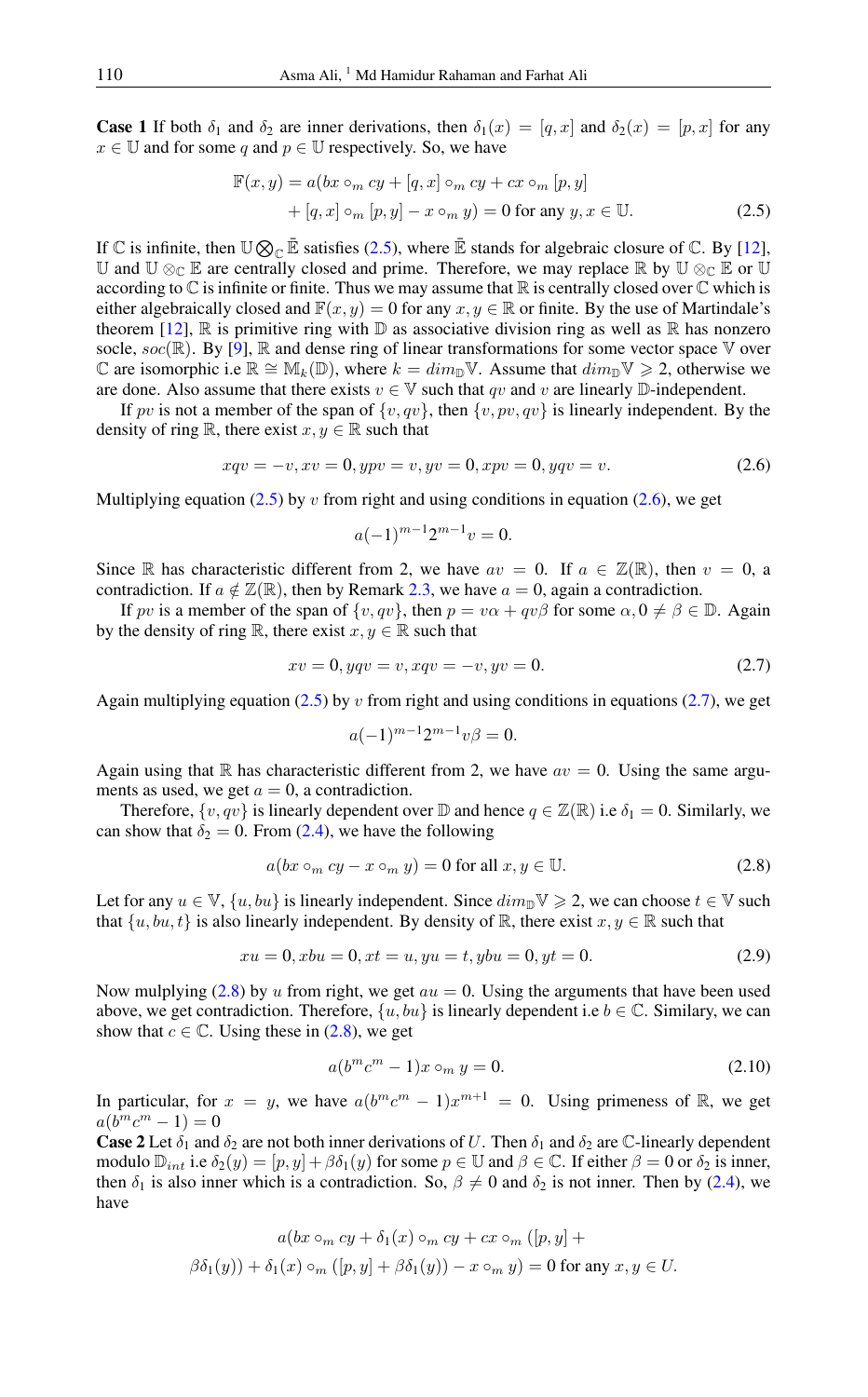Use of Kharchenko's Theorem [\[15\]](#page-5-5) gives that

$$
a(bx \circ_m cy + x_1 \circ_m cy + cx \circ_m ([p, y] +
$$
  

$$
\beta y_1) + x_1 \circ_m ([p, y] + \beta y_1) - x \circ_m y) = 0
$$

for all  $x_1, y_1, x, y \in \mathbb{K}$ . Taking  $y = 0 = x$ , we obtain

<span id="page-3-0"></span>
$$
a(x_1 \circ_m y_1) = 0 \tag{2.11}
$$

for all  $x_1, y_1 \in I$ . By [\[4,](#page-5-7) Theorem 2], Q as well as R satisfy the polynomial identity  $a(x_1 \circ_m y_1) =$ 0. By [\[3,](#page-5-12) Lemma 1], we have  $\mathbb{R} \subseteq \mathbb{M}_n(\mathbb{F})$ , the ring of  $n \times n$  matrices over some field  $\mathbb{F}$ , where  $n \geq 1$ . Also,  $\mathbb{M}_n(\mathbb{F})$  and  $\mathbb R$  satisfy the same polynomial identity, i.e,  $a(x_1 \circ_m y_1) = 0$ , for any  $x_1, y_1 \in \mathbb{M}_n(\mathbb{F})$ . To denote matrix unit with 1 in  $(i, j)^{th}$ -entry and zero elsewhere, we use the notation  $e_{ij}$ . Taking  $y_1 = e_{11}$ ,  $a = e_{11}x_1 = e_{12}$ , we see that  $e_{11}(x_1 \circ_m y_1) = e_{12} \neq 0$ , a contradiction.

The case  $\delta_1(x) = [q, x] + \gamma \delta_2(x)$  for some  $\gamma \in \mathbb{C}$  and  $q \in \mathbb{U}$  is analogous. **Case 3** Now assume  $\delta_1$  and  $\delta_2$  are Outer. Now by Kharchenko's Theorem [\[15\]](#page-5-5), we have

$$
a(bx \circ_m cy + x_1 \circ_m cy + cx \circ_m y_1 + x_1 \circ_m y_1 - x \circ_m y) = 0
$$

for any  $x_1, y_1, x, y \in \mathbb{K}$ . For  $y = x = 0$ , we have

$$
a(x_1 \circ_m y_1) = 0 \tag{2.12}
$$

which is same as  $(2.11)$ . Therefore, by the similar arguments as above this leads that R is commutative. This overpast the proof of theorem.

If we take  $\pi_1 = \pi_2 = \pi$ , we have the following corollary:

**Corollary 2.4.** Let m be the fixed positive integer and  $\mathbb{K}$  be a nonzero ideal of a prime ring R with characteristic different from 2. If R admits a generalized derivation  $\pi$  with associated derivation  $\delta$  and  $0 \neq a \in \mathbb{R}$  such that  $a(\pi(x) \circ_m \pi(y) - x \circ_m y) = 0$  for all  $x, y \in \mathbb{K}$ , then either R is commutative or there exists  $\alpha \in \mathbb{C}$ , extended centroid of R such that  $\pi(x) = \alpha x$  for all  $x \in \mathbb{R}$  with  $a(\alpha^{2m} - 1) = 0$ .

Proof of Theorem [1.2](#page-1-4) By hypothesis

$$
a([\pi(x), y]_m + [x, \delta(y)]_n - [x, y]) = 0 \text{ for any } y, x \in \mathbb{K}.
$$
 (2.13)

By Remark [2.1,](#page-1-1) we have

$$
a([\pi(x), y]_m + [x, \delta(y)]_n - [x, y]) = 0 \text{ for any } y, x \in \mathbb{U}.
$$
 (2.14)

By Remark [2.2,](#page-1-0)  $\pi(x) = bx + \delta(x)$  for some  $b \in U$  and derivation  $\delta$  on U. Then we have

$$
a([bx + \delta(x), y]_m + [x, \delta(y)]_n - [x, y]) = 0 \text{ for any } y, x \in \mathbb{U}.
$$
 (2.15)

That is

$$
a([bx, y]_m + [\delta(x), y]_m + [x, \delta(y)]_n - [x, y]) = 0 \text{ for any } y, x \in \mathbb{U}.
$$
 (2.16)

The proof is divided into the following cases on the basis of Kharchenko's theorem [\[15,](#page-5-5) Theorem 2]:

**Case I** Let  $\delta$  be an inner derivation i.e  $\delta(x) = [q, x]$  for any  $x \in \mathbb{U}$  and for some  $q \in \mathbb{U}$ . Then

<span id="page-3-1"></span>
$$
\mathbb{F}(x,y) = a([bx, y]_m + [\delta(x), y]_m + [x, \delta(y)]_n - [x, y]) = 0 \text{ for any } y, x \in \mathbb{U}. \tag{2.17}
$$

If  $\mathbb C$  is infinite, then  $\mathbb U \otimes_{\mathbb C} \bar{\mathbb E}$  satisfies [\(2.5\)](#page-2-0), where  $\bar{\mathbb E}$  stands for algebraic closure of  $\mathbb C$ . By [\[12\]](#page-5-10), U and  $\mathbb{U} \otimes_{\mathbb{C}} \mathbb{E}$  are centrally closed and prime. Therefore, we may replace ℝ by  $\mathbb{U} \otimes_{\mathbb{C}} \mathcal{E}$  or  $\mathbb{U}$ according to  $\mathbb C$  is infinite or finite. Thus we may assume that  $\mathbb R$  is centrally closed over  $\mathbb C$  which is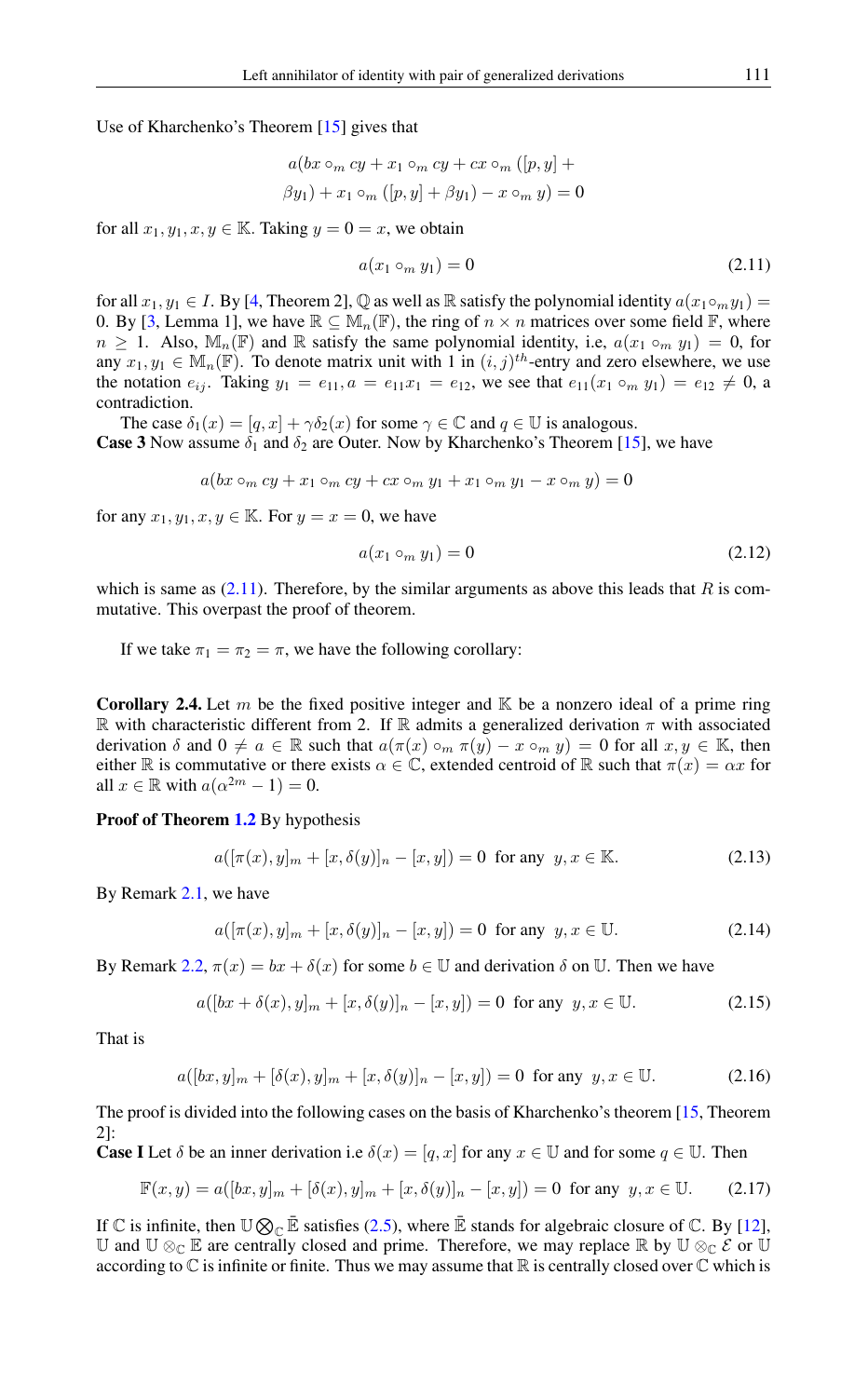either algebraically closed and  $\mathbb{F}(x, y) = 0$  for any  $y, x \in \mathbb{R}$  or finite. By the use of Martindale's theorem [\[12\]](#page-5-10),  $\mathbb R$  is primitive ring with  $\mathbb D$  as associative division ring as well as  $\mathbb R$  has nonzero socle,  $soc(\mathbb{R})$ . By [\[9\]](#page-5-11),  $\mathbb R$  and dense ring of linear transformations for some vector space  $\mathbb V$  over C are isomorphic i.e  $\mathbb{R} \cong \mathbb{M}_k(\mathbb{D})$ , where  $k = dim_{\mathbb{D}} \mathbb{V}$ . Assume that  $dim_{\mathbb{D}} \mathbb{V} \geq 2$ , otherwise we are done. Also assume that there exists  $v \in V$  such that qv and v are linearly D-independent.

Since  $dim_{\mathbb{D}} \mathbb{V} \geq 2$ , we can find an element  $w \in \mathbb{V}$  such that  $\{w, qv, v\}$  is linearly independent over  $\mathbb D$ . By the density of the ring  $\mathbb R$ , we can find  $x, y \in \mathbb R$  such that

<span id="page-4-0"></span>
$$
xv = 0, yw = v, xqv = w, xw = 0, yv = 0, yqv = v.
$$
\n(2.18)

Multiplying equation [\(2.17\)](#page-3-1) from right by v and using conditions in equation [\(2.18\)](#page-4-0), we get  $av = 0$ . By the same argument that we have used in preecedant, we have  $\{qv, v\}$  is linearly dependent and hence  $q \in Z(R)$  i.e  $d = 0$ . **Case 2** Let  $d$  be an outer derivation. Then

$$
a([bx, y]_m + [x_1, y]_m + [x, y_1]_n - [x, y]) = 0 \text{ for any } y, x, x_1, y_1, s \in \mathbb{K}.
$$
 (2.19)

In particular, choosing  $y = 0$ , we get  $a([x, y_1]_n) = 0$  for any  $y_1, x \in \mathbb{K}$ . By [\[4,](#page-5-7) Theorem 2],  $\mathbb{Q}$  as well as R satisfy the polynomial identity  $a([x, y_1]_n) = 0$ . By [\[3,](#page-5-12) Lemma 1], we have  $\mathbb{R} \subseteq \mathbb{M}_n(\mathbb{F})$ , the ring of  $n \times n$  matrices over some field F, where  $n \geq 1$ . Also,  $\mathbb{M}_n(\mathbb{F})$  and R satisfy the same polynomial identity, i.e,  $a([x, y_1]_n) = 0$ , for any  $x, y_1 \in M_n(\mathbb{F})$ . To denote matrix unit with 1 in  $(i, j)$ <sup>th</sup>-entry and zero elsewhere, we use the notation  $e_{ij}$ . Taking  $y_1 = e_{11}$ ,  $a = e_{11}x_1 = e_{12}$ , we see that  $e_{11}([x, y_1]_m) = e_{12} \neq 0$ , a contradiction.

**Proof of Theorem [1.3](#page-1-5)** We know that any derivation defined on  $\mathbb{R}$ , a semiprime ring can be uniquely extended to a derivation on  $\mathbb{U}$ , left Utumi ring of quotient of  $\mathbb{R}$  and hence every derivation of  $\mathbb R$  can be defined on  $\mathbb U$  [\[14,](#page-5-6) Lemma 2]. Also,  $\mathbb U$  and  $\mathbb R$  satisfy the same generalized polynomial identity (GPI) and differential identities (see [\[4\]](#page-5-7) and [\[14\]](#page-5-6)). By [\[13,](#page-5-8) Theorem 4],  $\pi$ can be expressed as  $\pi(x) = \delta(x) + bx$  for some  $b \in \mathbb{U}$  and a derivation  $\delta$  defined on  $\mathbb{U}$ . We have

$$
a([bx, y]_m + [\delta(x), y]_m + [x, \delta(y)]_n - [x, y]) = 0 \text{ for any } y, x \in U. \tag{2.20}
$$

Let  $M(\mathbb{C}) = \{A \mid A$  is maximal ideal of  $\mathbb{C}\}$  and let  $\mathbb{P} \in M(\mathbb{C})$ . Then  $\mathbb{P} \mathbb{U}$  is prime ideal of  $\mathbb{U}$ which is invariant under all derivation of U by the theory of orthogonal completions of semiprime ring ([\[14,](#page-5-6) p.31-32]). Also,  $\bigcap \{\mathbb{PU} \mid \mathbb{P} \in \mathbb{M}(\mathbb{C})\} = \{0\}$ . Setting  $\overline{\overline{\mathbb{U}}} = \mathbb{U}/\mathbb{PU}$ . Now any derivation δ of R canonically induces a derivation  $\overline{\delta}$  on  $\overline{\mathbb{U}}$  defined by  $\overline{\delta}(\overline{x}) = \overline{\delta(x)}$  for any  $x \in \overline{\mathbb{U}}$ . Then

$$
\bar{a}([\bar{b}\bar{x},\bar{y}]_m + [\overline{\delta(x)},\bar{y}]_m + [\bar{x},\overline{\delta(y)}]_n - [x,y]) = 0
$$

for all  $\overline{x}, \overline{y} \in \overline{\mathbb{U}}$ . It is clear that  $\overline{\mathbb{U}}$  is a prime ring. So by the use of Theorem [1.2,](#page-1-4) we have, either  $[\mathbb{U}, \mathbb{U}] \subseteq \mathbb{P}\mathbb{U}$  or  $\delta(\mathbb{U}) \subseteq \mathbb{P}\mathbb{U}$  for any  $\mathbb{P} \in \mathbb{M}(\mathbb{C})$ . This gives that  $\delta(\mathbb{U})[\mathbb{U}, \mathbb{U}] \subseteq \mathbb{P}\mathbb{U}$  for any  $\mathbb{P} \in \mathbb{M}(\mathbb{C})$ . Since  $\bigcap \{\mathbb{U} \mid \mathbb{P} \in \mathbb{M}(\mathbb{C})\} = \{0\}$ , we have  $\delta(\mathbb{U})[\mathbb{U}, \mathbb{U}] = \{0\}$ . In particular, we have  $\delta(\mathbb{R})[\mathbb{R}, \mathbb{R}] = \{0\}$ . Further, this can be written as  $[\delta(\mathbb{R}), \mathbb{R}]\mathbb{R}[\delta(\mathbb{R}), \mathbb{R}] = 0$ . Since  $\mathbb{R}$  is a semiprime ring, we obtain that  $[\delta(\mathbb{R}), \mathbb{R}] = 0$ . Then by [\[17,](#page-5-13) Theorem 3],  $\mathbb R$  contains a nonzero central ideal.

The following examples demonstrate that  $\mathbb R$  to be *prime* can not be omitted in the hypothesis of Theorem [1.1](#page-0-0) and Theorem [1.2.](#page-1-4)

**Example 2.5.** For any ring  $\mathbb{R}_1$  which has characteristic different from two, let  $R = \left\{ \left( \begin{array}{cc} z & w \\ 0 & 0 \end{array} \right) \mid$ 

$$
z, w \in \mathbb{R}_1
$$
 and  $\mathbb{K} = \left\{ \begin{pmatrix} 0 & w \\ 0 & 0 \end{pmatrix} \mid w \in \mathbb{R}_1 \right\}$ . Then  $\mathbb{K}$  is a nonzero ideal of  $\mathbb{R}$ . De-

fine maps  $\pi_1, \pi_2, \delta_2, \delta_1 : \mathbb{R} \to \mathbb{R}$  by  $\pi_1\left(\begin{pmatrix} z & w \\ 0 & 0 \end{pmatrix} \right) = \begin{pmatrix} z & 2w \\ 0 & 0 \end{pmatrix}$ ,  $\pi_2\left(\begin{pmatrix} z & w \\ 0 & 0 \end{pmatrix} \right) =$  $\begin{pmatrix} z & 0 \\ 0 & 0 \end{pmatrix}$ ,  $\delta_1 \left( \begin{pmatrix} z & w \\ 0 & 0 \end{pmatrix} \right) = \begin{pmatrix} 0 & -w \\ 0 & 0 \end{pmatrix}$  and  $\delta_2 \left( \begin{pmatrix} z & w \\ 0 & 0 \end{pmatrix} \right) = \begin{pmatrix} 0 & w \\ 0 & 0 \end{pmatrix}$  Then  $\pi_1$